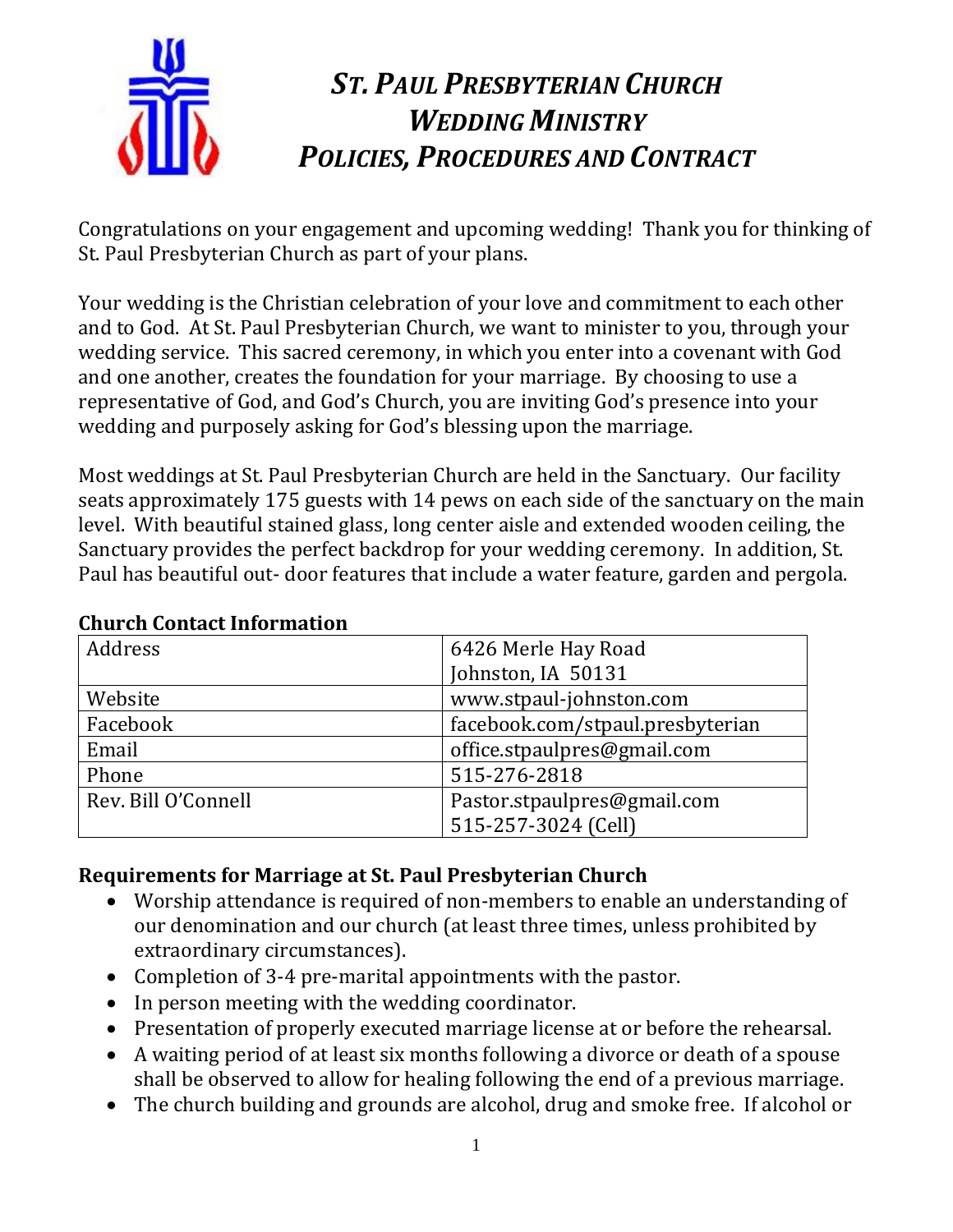drugs are present on the premises, the pastor reserves the authority to cancel the service.

### **Scheduling the Wedding**

Please contact the church as soon as possible to discuss the date for your wedding. The wedding may be scheduled 12 months in advance. The wedding date will be confirmed after the non-refundable scheduling fee has been received and the church calendar has been confirmed to be clear.

The building will be available for use:

- 3 hours prior to scheduled start time of the wedding.
- 1.5 hours following the scheduled start time of the wedding with no reception
- 5 hours following the scheduled start time of the wedding with a reception

All cleaning and removal of decoration must be completed within these time guidelines.

## **The Venues**

Most weddings at St. Paul Presbyterian Church are held in the Sanctuary. Our pastor also performs weddings off site.

Fellowship Hall & the Family Activity Center (gymnasium) are located west of the Sanctuary and are available for a reception according to the guidelines listed in the Reception section.

## **The Pastor**

The Pastor at St. Paul Presbyterian Church will officiate at weddings at the church. Guest clergy may assist in the ceremony after consultation with and approval from the pastor at St. Paul Presbyterian Church. The pastor expects to spend 3-4 pre-marital appointments with the couple to plan a wedding service appropriate for their needs and offer guidance about communication, conflict resolution, family history, personality traits, and living a life of faith, among others.

In the case that a non-member wishing to have an outside pastor officiate the ceremony, couples with at least one member active in the worship life of another Presbyterian Church (USA) and who are receiving pre-marital counseling from a pastor of that congregation are allowed to hold their wedding ceremony at St. Paul Presbyterian Church with their pastor officiating the ceremony. Any such services will be approved only after confirmation with the couples' home church pastor and approval of St. Paul Presbyterian's Session.

## **Wedding Coordinator**

Our Wedding Coordinator represents the church by coordinating the many details of the wedding and rehearsal at the church. The couple will meet with the Wedding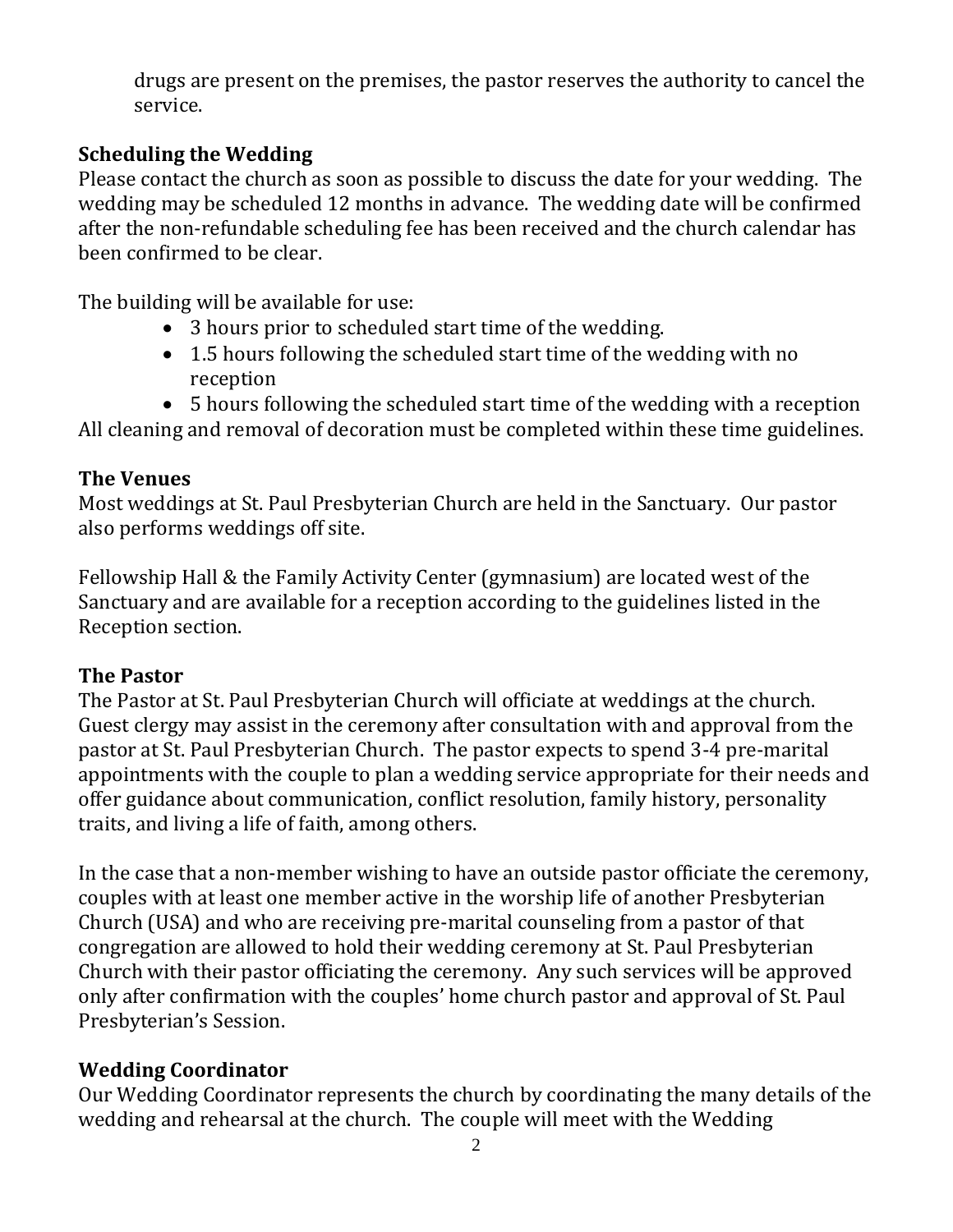Coordinator prior to the wedding. Responsibilities of the Wedding Coordinator include:

- Ensuring the wedding venue is ready for the rehearsal and wedding
- Unlocking doors as needed
- Coordinating audio setup
- Arranging guest book podium and gift table
- Assisting the pastor with the rehearsal
- Orchestrating processional and recessional
- Monitoring time schedules related to the ceremony
- Inspecting the church for cleanliness before and after the wedding
- Overseeing any other facilitation needs within the church
- A Wedding Coordinator is not required for off-site weddings.

A Wedding Coordinator is assigned after the wedding date has been confirmed and placed on the church's calendar. The Wedding Coordinator will be at the church during the designated times listed in the Scheduling Your Wedding section.

#### **The Dressing Rooms**

We recommend that the bride and her party dress at the church in the "North" room located north of Fellowship Hall. The groom's party may dress in the "High School" room located south of Fellowship Hall. It is the responsibility of the bride and groom to arrange for the care of the property of the wedding party before, during and after the wedding, as well as the removal of such items immediately following the service. The church will not be responsible for any articles belonging to any person in the bridal party, any guest at the wedding or any vendor serving the wedding.

#### **Marriage License**

The pastor can only perform weddings in full accordance with the laws. Please do not overlook the necessity for careful compliance. The wedding cannot take place without a marriage license. The license is to be given to the pastor at the rehearsal.

## **Wedding Music**

The wedding is a service of worship. All music played or sung during the wedding should express a spiritual message appropriate to the occasion. The selection of all music is accomplished through consultation with the pastor and/or the Organist, who will provide final approval of all wedding music. The use of pre-recorded music is permitted. Recommendations for soloists and other instrumentalists are available upon request.

## **Wedding party**

It is important the exact times indicated for the rehearsal and for the wedding are observed. Care should be taken to have all members of the wedding party in their places at the times indicated.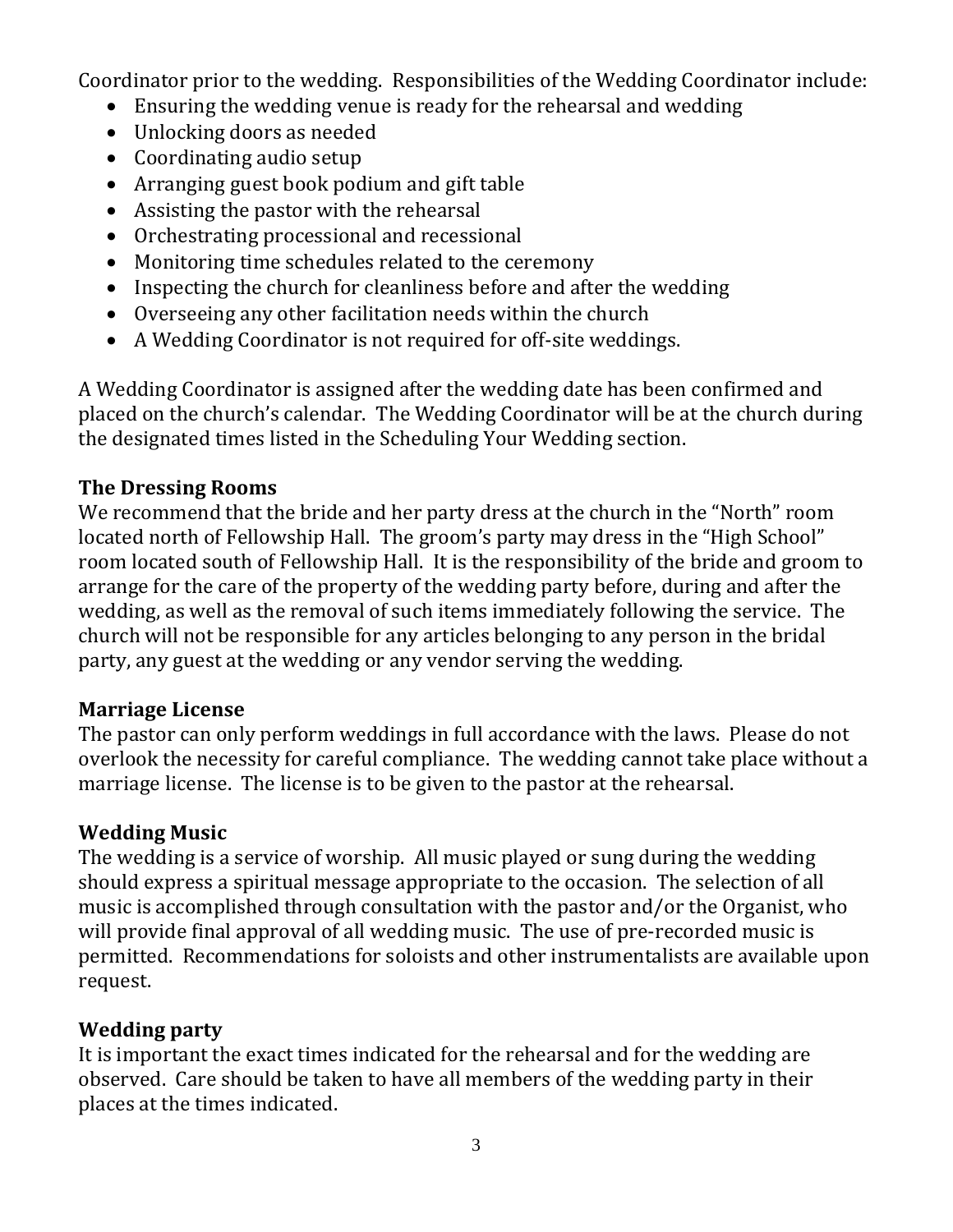We recommend the ring bearer and flower girls be four years of age or older. Younger children often panic and do not have a positive experience.

All members of the wedding party and friends should be reminded that the church and the church grounds are alcohol, drug and smoke free. If alcohol or drugs are present on the premises, the pastor reserves the authority to cancel the service.

## **Photographers/Videographers**

St. Paul Presbyterian Church encourages the couple to employ a professional photographer for the wedding. In order to preserve the sanctity and reverence of the Service of Christian Marriage, the following guidelines have been established for photographers and videographers.

- Photographs with flash may be taken before the service begins and after the service has ended. For clarification: the service officially begins when the bride and groom are in position before the pastor and ends when the couple exits. Thus, these photos may be taken with a flash:
	- o Entry of: Groom, Best Man, Groomsmen
	- o Entry of: Mothers, Bridesmaids, Ring Bearer, Flower Girl, and Bride and Father
	- o Exit of the Wedding party
- Photographers and videographers are always to be as unnoticeable as possible. We suggest wearing neutral tones; many who work with us wear all black. At no time is a photographer or videographer to be moving and shooting in a way visible to the congregation while the service is in progress.
- Video recording of the service may use available light only.
- All pre-wedding photography will be completed  $\frac{1}{2}$  hour before the service so the space may be prepared for guests.
- Family members and friends are asked not to take flash photographs during the service.

## **Sound & Projection Systems**

St Paul requires one of our trained sound technicians to be present at the rehearsal and service if the wedding will require amplification for soloists, instrumentalists, accompaniment tracks, or speakers besides the pastor. The technician's services also include a cd or digital audio file of the wedding. If the pastor will be the only person requiring amplification in the service a sound technician may not be necessary. We also have a large screen up front with projection capabilities if you desire.

## **Flowers and Decoration**

Any flowers in the sanctuary are to be provided by the wedding party. The flower girl may only scatter silk flower petals. The florist may not arrive earlier than the designated times listed in the Scheduling Your Wedding section.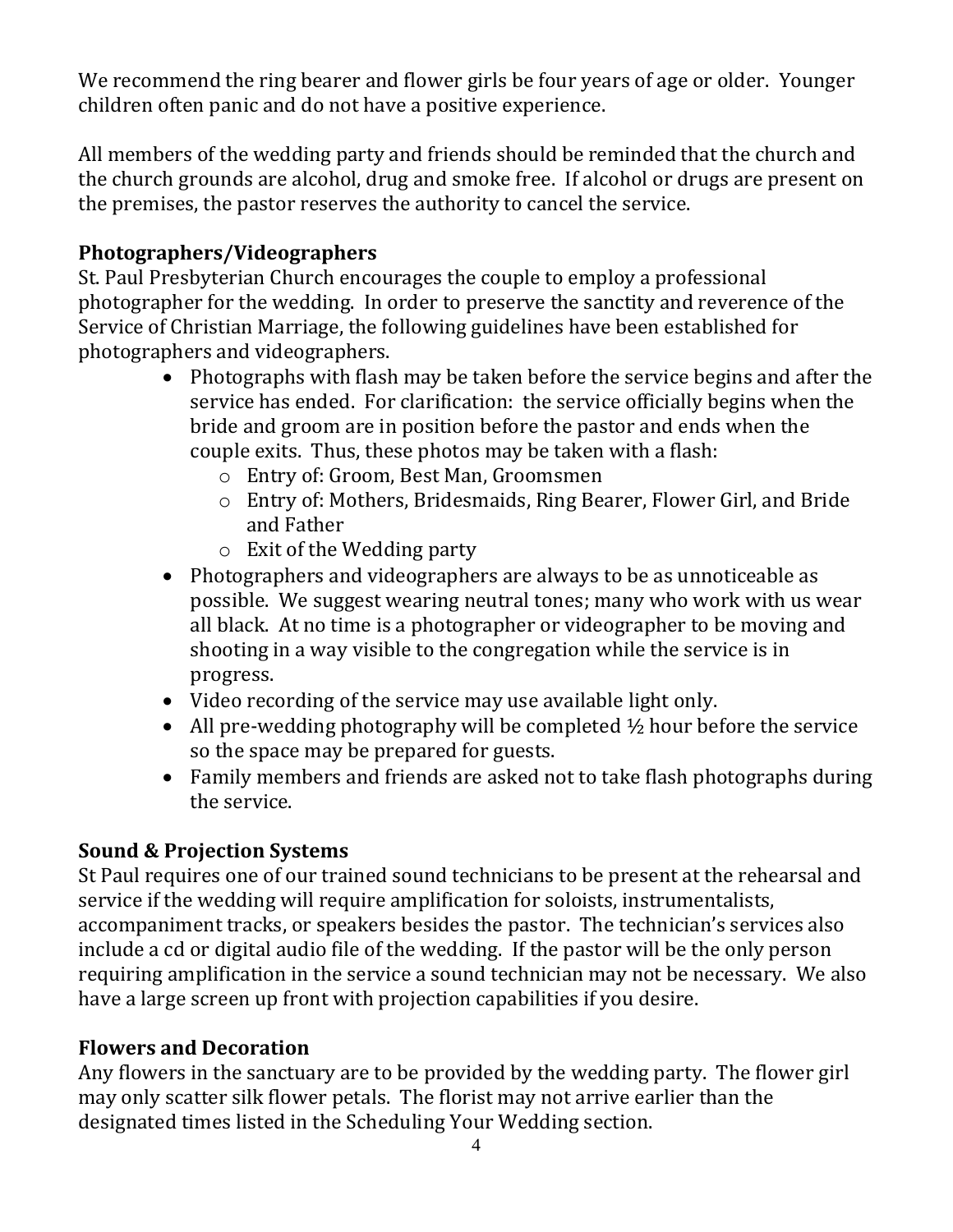Decorations of any kind may not be attached to the pews or any other furniture by gluing, nailing, pinning or in any way that may cause damage. The bride and florist should consult with the Wedding Coordinator about the way decorations may be placed on the ends of the pews or in other locations. Decorations should not obstruct the alter. Seasonal or other decorations belonging to the church may be moved.

The Sanctuary will normally be available, as scheduled, for decorating the day before the wedding. The Sanctuary will be unavailable until after the completion of any funeral services that may occur the day before the wedding. All decorations, flowers, candles, etc. must be removed from the building immediately following the service, unless approved by the Wedding Coordinator.

#### **Candles**

St. Paul Presbyterian Church has two brass standing candelabras, which may be used and decorated, if desired. The church will also provide candle lighting torches. If the couples chooses to rent candelabras other than those offered, the candles must be placed inside a hurricane glass. Aisle candles are permitted in hurricane lamps only.

If the bride and groom desire a unity candle, it will be their responsibility to provide the pillar candle, candle sticks and two side tapers. If the bride and groom choose to have a sand or rope tying ceremony, they will need to supply all elements also.

#### **Reception**

Fellowship Hall & the Family Activity Center (gymnasium) are available for a reception. All set-up and cleaning before and after the reception is the responsibility of the wedding party. There will be a cleaning deposit of \$250 that will be returned after successful inspection of the facility.

Fellowship Hall and the Family Activity Center will be available, as needed, for decoration during the church's normal business hours the day before the wedding. Fellowship Hall will be unavailable until after the completion of any funeral services that may occur the day before the wedding. All decorations and cleanup must be completed and the building clear by the designated times listed in the Scheduling Your Wedding section.

#### **Rehearsal**

Rehearsals usually occur the evening prior to the wedding as scheduled with the pastor. All of the wedding party, including parents and grandparents who will be ushered in, should plan on being in attendance if at all possible. Fellowship Hall and the attached kitchen are available for the rehearsal dinner.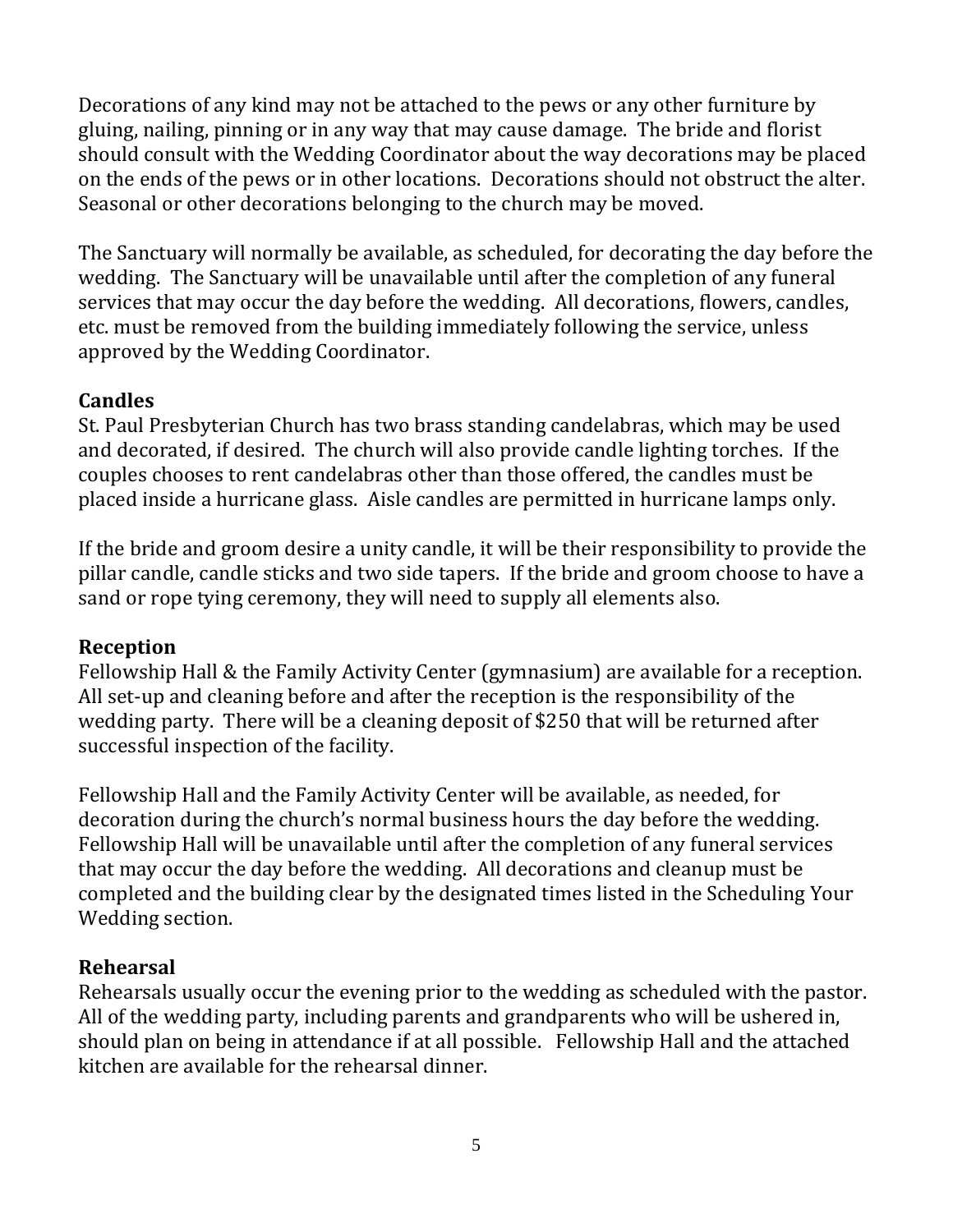## **Wedding Bulletin**

St Paul is happy to provide at no cost a black and white bulletin on white paper listing the order of the service and service participants. If you wish to copy the bulletin onto more elegant paper, you will need to provide that 4 days prior to the service. Color copies may be run at our cost of \$.05/copy.

#### **Restrictions**

Confetti, rice and birdseed are not to be distributed and /or thrown inside or outside the church. Only bubbles used outside the church may be used for this tradition.

The church and the church grounds are alcohol, drug and smoke free. If alcohol or drugs are present on the premises, the pastor reserves the authority to cancel the service or end the reception immediately.

#### **Financial Responsibilities and Fees**

A \$50 non-refundable scheduling fee is required for all on-campus weddings at the time the wedding date is confirmed with the pastor. The church will mail you an itemized invoice one month prior to the service. The balance of financial responsibilities are due to the church office two weeks before the wedding day. Please make all payments in the form of a check payable to "St. Paul Presbyterian Church" with the name of the couple in the memo line. Credit card payments are also accepted, but we ask that you also pay our 2.75% processing fee.

#### **Required Fees for a Wedding in the Sanctuary**

|                                            | Members | Non-Members |
|--------------------------------------------|---------|-------------|
| Use of the Sanctuary and/or church gardens | \$0     | \$300       |
| Pastor (suggested stipend amount)          | \$200   | \$200       |
| <b>Wedding Coordinator</b>                 | \$100   | \$100       |
| Clean Deposit (refundable)                 | \$250   | \$250       |
| Non-refundable Scheduling Fee              | \$0     | \$50        |

#### **Optional Fees for a Wedding in the Sanctuary**

|                                               | Members | Non-Members |
|-----------------------------------------------|---------|-------------|
| Organist or Pianist – Wedding and 1 rehearsal | \$150   | \$150       |
| Organist/Pianist and each soloist             | \$25    | \$25        |
| accompanied                                   |         |             |
| Sound Technician & CD/mp4 of Wedding          | \$150   | \$150       |
| (Present at rehearsal & wedding)              |         |             |
| Video & Projection                            | \$50    | \$50        |
| Use of Fellowship Hall or Family Activity     | \$50    | \$50/hour   |
| Center for reception or rehearsal dinners     |         |             |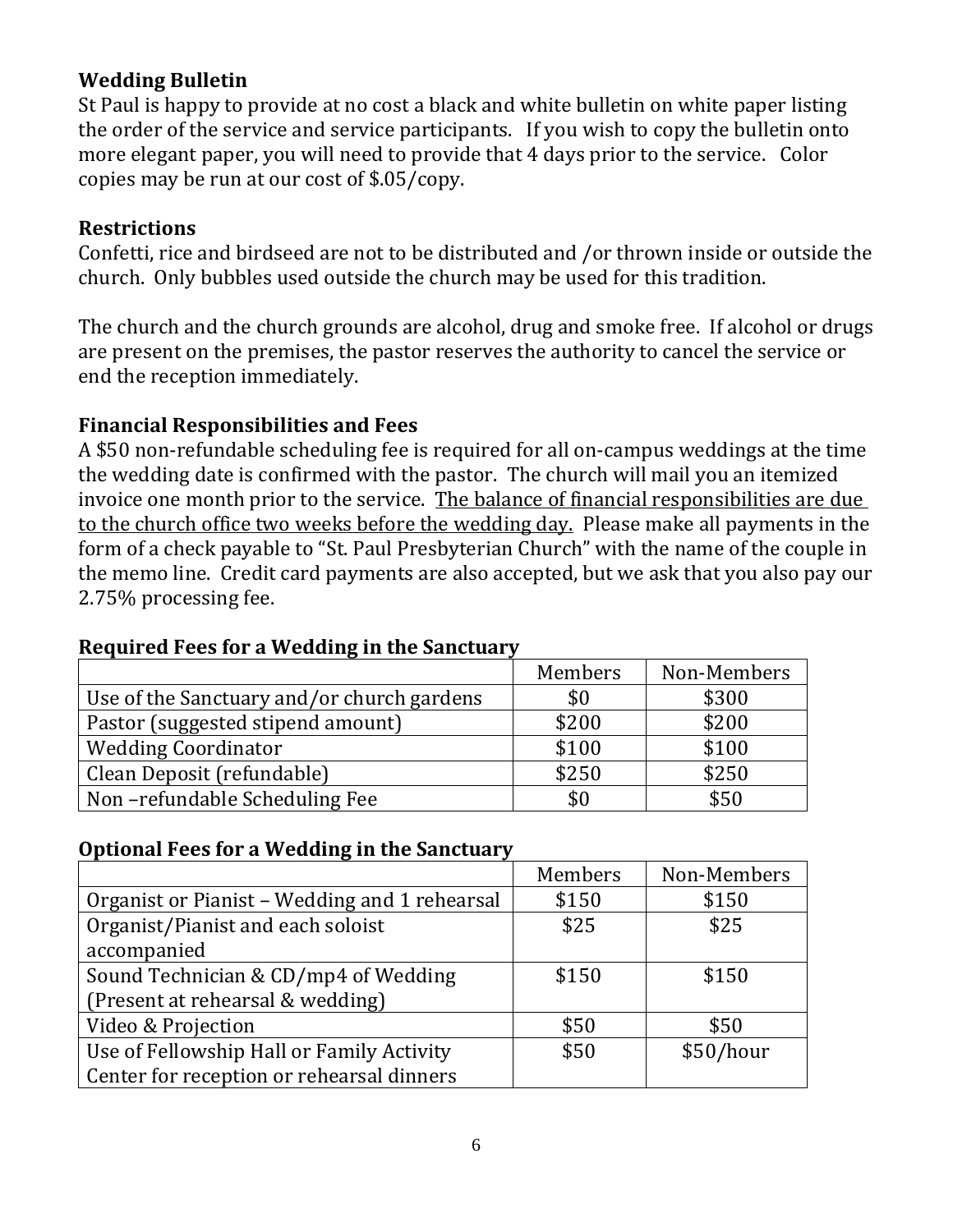## **WEDDING APPLICATION**

St Paul Presbyterian Church 6426 Merle Hay Road Johnston, IA 50131 office.stpaulpres@gmail.com

*Please fill out this form and return it to the church after you have read and agree to the Wedding Policies. Feel free to leave blank any information you do no yet know or wish to discuss with the pastor.*

| <b>DATES</b>                                                                                         |
|------------------------------------------------------------------------------------------------------|
|                                                                                                      |
|                                                                                                      |
|                                                                                                      |
| <b>GENERAL WEDDING INFORMATION</b>                                                                   |
| Would you like another clergy person at the wedding?______________                                   |
| If yes, list his/her name, phone, and denominational affiliation: __________________________________ |
|                                                                                                      |
|                                                                                                      |
| Number of Ushers_____________How many do you expect to attend? _________________                     |
|                                                                                                      |
|                                                                                                      |
|                                                                                                      |
|                                                                                                      |
| DECORATIONS AND MUSIC                                                                                |
| Flowers: How many arrangements and provided by whom: ___________________________                     |
|                                                                                                      |
|                                                                                                      |
|                                                                                                      |
|                                                                                                      |
| List any other special requests or concerns you have for the wedding ceremony itself:                |
|                                                                                                      |
|                                                                                                      |

\_\_\_\_\_\_\_\_\_\_\_\_\_\_\_\_\_\_\_\_\_\_\_\_\_\_\_\_\_\_\_\_\_\_\_\_\_\_\_\_\_\_\_\_\_\_\_\_\_\_\_\_\_\_\_\_\_\_\_\_\_\_\_\_\_\_\_\_\_\_\_\_\_\_\_\_\_\_\_\_\_\_\_\_\_\_\_\_\_\_\_\_\_\_\_\_\_\_\_\_\_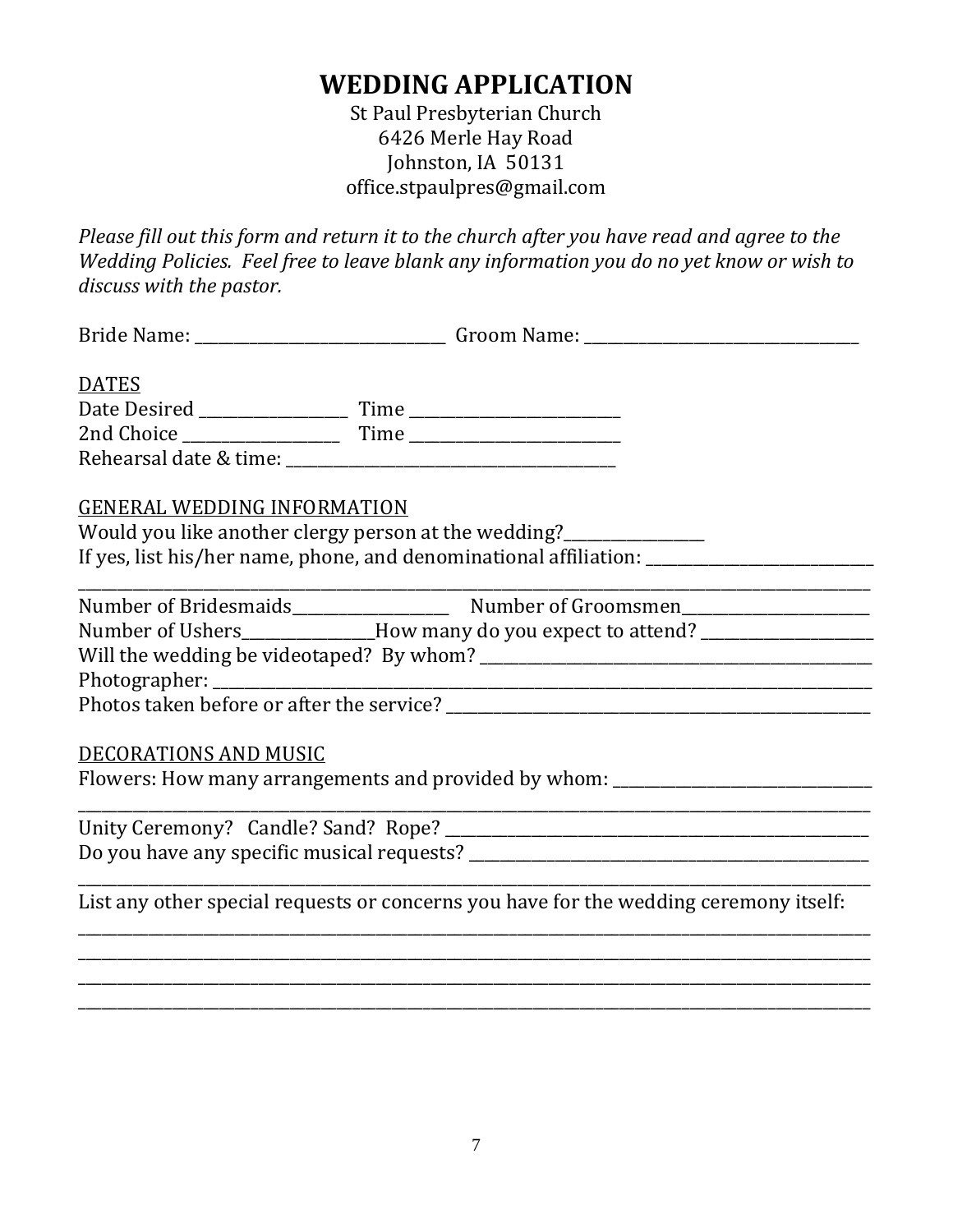## OPTIONAL CHURCH SERVICES

| Organist: Do you want one and will it be the church's organist?                             |  |
|---------------------------------------------------------------------------------------------|--|
|                                                                                             |  |
| Church Print Bulletin? ______ Color or b/w print? _________ Special Paper? _____ # ________ |  |
| Will the Wedding Reception be at the Church? ___________________________________            |  |
| Rehearsal dinner at church? __________ Date and time: ___________________________           |  |
|                                                                                             |  |
| <b>INFORMATION ABOUT THE BRIDE</b>                                                          |  |
|                                                                                             |  |
|                                                                                             |  |
|                                                                                             |  |
|                                                                                             |  |
| Bride's Marital Status? Never Married Divorced Widowed (circle)                             |  |
| Member of a Church? Yes No (circle)                                                         |  |
|                                                                                             |  |
|                                                                                             |  |
|                                                                                             |  |
|                                                                                             |  |
|                                                                                             |  |

## INFORMATION ABOUT THE GROOM

| Home Phone ________________ Work Phone __________________Cell Phone _____________ |  |  |
|-----------------------------------------------------------------------------------|--|--|
|                                                                                   |  |  |
| Groom's Marital Status? Never Married Divorced Widowed (circle)                   |  |  |
| Member of a Church? Yes No (circle)                                               |  |  |
|                                                                                   |  |  |
|                                                                                   |  |  |
|                                                                                   |  |  |
|                                                                                   |  |  |
|                                                                                   |  |  |
|                                                                                   |  |  |
| ADDRESS AFTER THE WEDDING                                                         |  |  |

| Address    | $\mathbf{H}$<br>uit |  |
|------------|---------------------|--|
| Home Phone |                     |  |